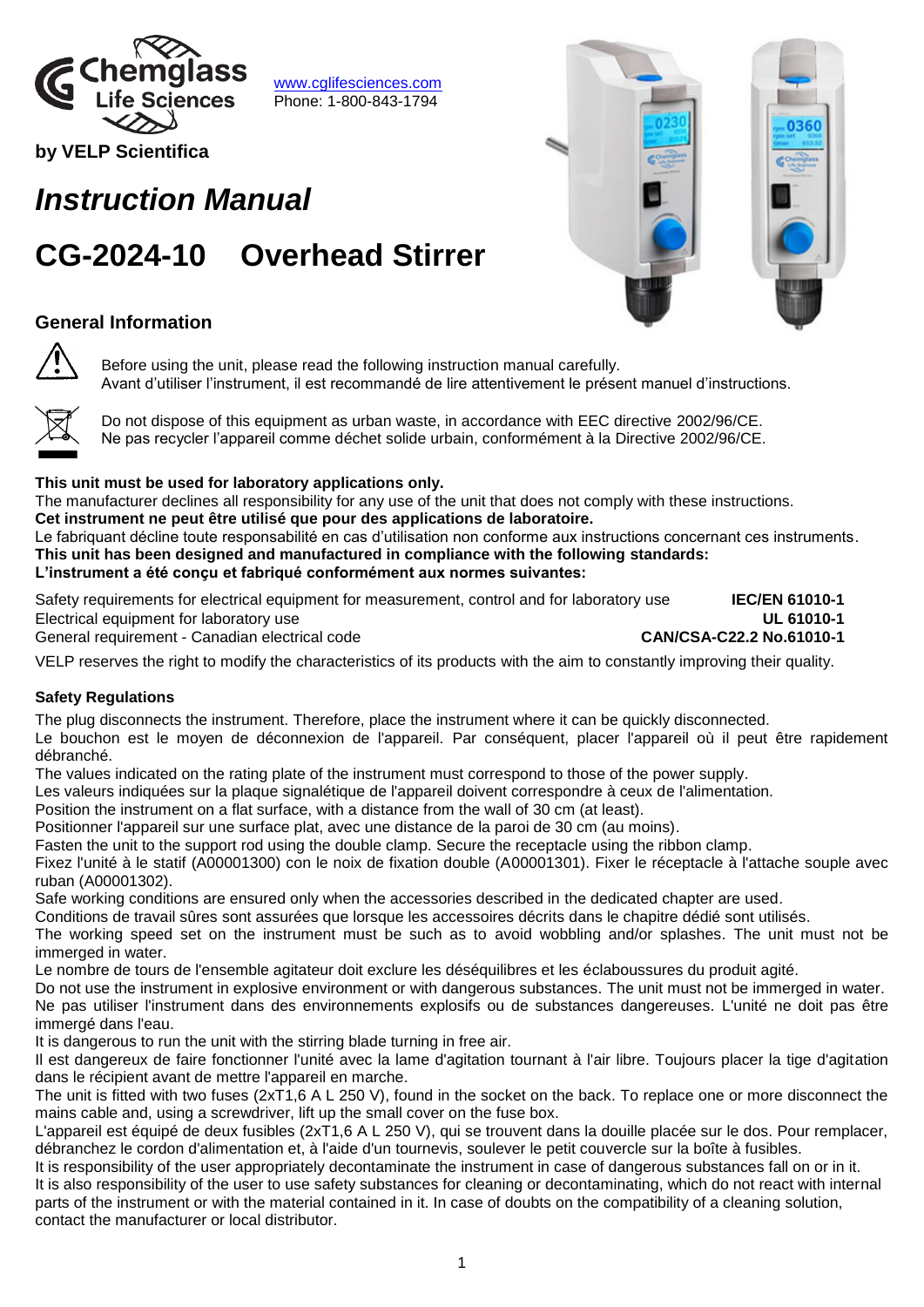Est responsabilité de l'utilisateur la décontamination en cas de déversement de matières dangereuses sur ou à l'intérieur de l'équipement. Est responsabilité de l'utilisateur à utiliser des substances qui ne produisent pas de danger pour le nettoyage ou de décontamination, qui ne réagissent pas avec les parties internes de l'appareil ou avec la matière qu'il contient. En cas de doute sur la compatibilité d'une solution de nettoyage, contactez le fabricant ou le distributeur local.

The solution may release toxic, dangerous or poisonous gases. Adequate safety measures must be taken, in accordance with the safety regulations in force, including the presence of hood and personal protective equipment (masks, gloves, goggles, etc.).

La solution peut libérer gaz toxiques ou dangereux. Des mesures de sécurité adéquates doivent être prises, en conformité avec les règlements de sécurité en vigueur, compris la présence de la hotte de laboratoire et équipements de protection individuelle (masques, gants, lunettes, etc.).

# **Contents**

| 1 <sub>1</sub>   |  |
|------------------|--|
| 2 <sub>1</sub>   |  |
|                  |  |
|                  |  |
|                  |  |
| 3.               |  |
|                  |  |
|                  |  |
| $\overline{4}$ . |  |
|                  |  |
| 5.               |  |
| 6.               |  |
| 7 <sub>1</sub>   |  |
| 8.               |  |
| 9.               |  |

### <span id="page-1-0"></span>**1. Introduction**

Overhead stirrers are generally used for laboratory applications where the solubilization, mixing, suspension, emulsioning and homogenization of samples is required. CG-2024-10 overhead stirrers with electronic speed control and advanced safety features are able to satisfy the most diverse needs of the laboratory in terms of both viscosity and volume.

The chuck is keyless and ensures a secure and easy-to-fit mount for stirring shafts of up to 10mm in diameter. The stirring speed is controlled by a microprocessor and is constantly and automatically re-aligned to the set value even when there are variations in the viscosity of the liquid. Fluctuations in the voltage within the accepted range do not alter the quality of stirring speed alignment. The stirring time is controlled electronically, values of up to 999 minutes and 59 seconds can be set and the time remaining displayed on the LCD. The relative torque value can also be displayed.



<span id="page-1-1"></span>Check the integrity of the unit after unpacking. The box includes:

Overhead stirrer

Allen key

Instruction manual

Allen head screw

- Shaft
- Power suppy cable

#### <span id="page-1-2"></span>**2.1 Electrical connection**

After unpacking the instrument, place the unit on the laboratory bench. Before connecting the instrument to the power supply, make sure that the values on the rating plate correspond to those of the power supply. Ensure that the socket and the relative cut-off device conform to current safety norms and are easy to reach.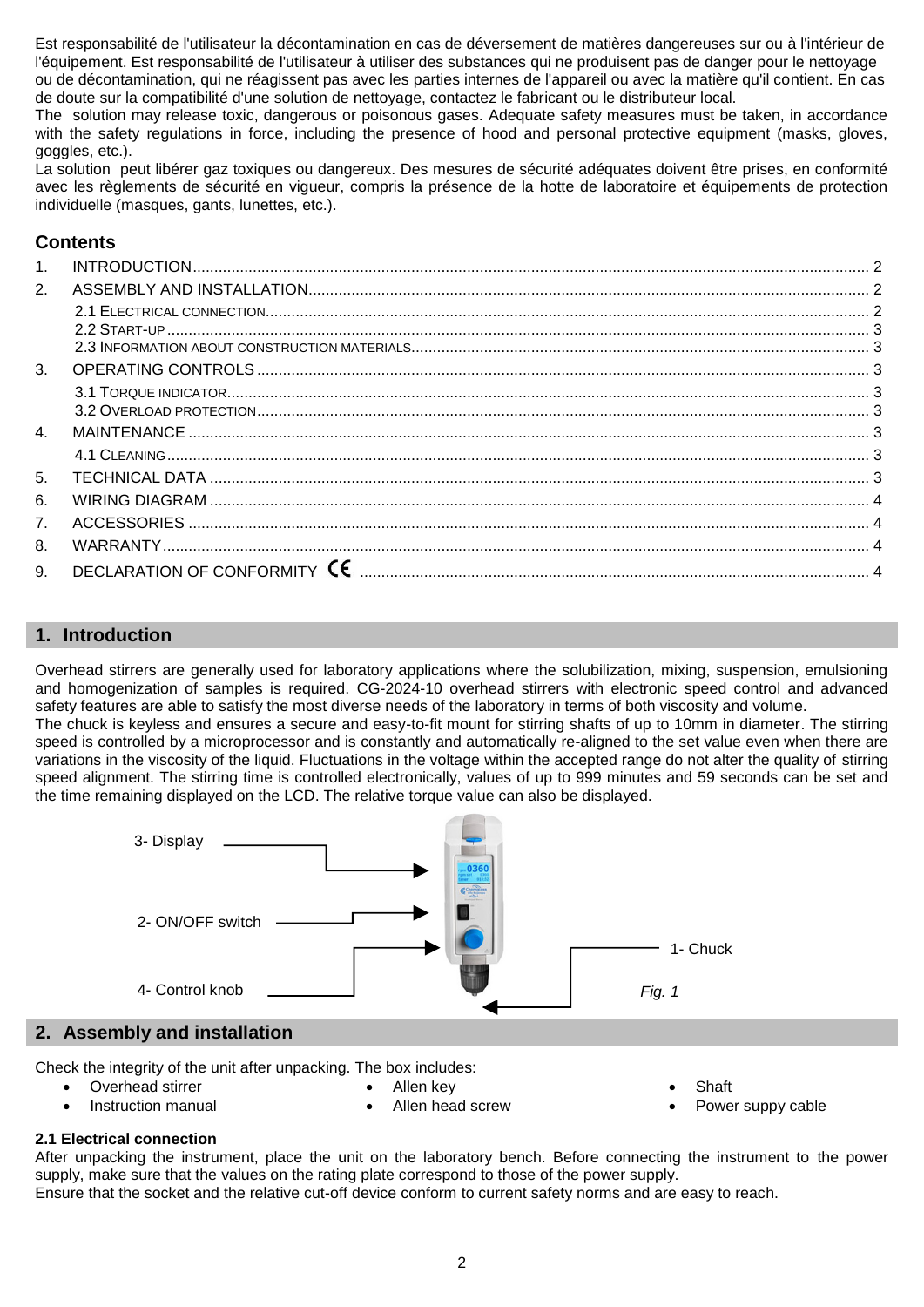#### <span id="page-2-0"></span>**2.2 Start-up**

Assemble the shaft using the Allen head screw. Fasten the instrument securely to the support rod with the double clamp. Secure the receptacle using the ribbon clamp to avoid damage.

#### <span id="page-2-1"></span>**2.3 Information about construction materials**

| Housing | Die casting Polymer | Structure | Aluminum | Control panel | PFT |  |
|---------|---------------------|-----------|----------|---------------|-----|--|
|---------|---------------------|-----------|----------|---------------|-----|--|

#### <span id="page-2-2"></span>**3. Operating controls**

Turn the unit on using the mains switch. After a few seconds the instrument model and the software version will appear on the display. When the instrument is in use the graphic display shows the real chuck speed (rpm) and the set speed (rpm set). Speed and time functions are controlled by an encoder. Turn the control knob to select stirring speeds of from 50 to 2000 rpm. Press the control knob to activate the timer and turn the knob to select the stirring time. Stirring times of up to 999':59" can be selected. Press the control knob to start count-down. At the end of the set time stirring stops and "END" will appear on the display.

**NOTE:** The speed setting is saved when the instrument is turned off or if there is a power failure. When the instrument is turned on again, the value flashes for approximately 8 seconds before stirring starts. During this time the speed setting can be changed using the control knob.

#### <span id="page-2-3"></span>**3.1 Torque indicator**

Keep the control knob pressed for approx. 3 seconds to display the torque trend value, i.e. the value in Ncm of the effective torque on the stirring shaft .

To reset the torque value and measure the relative torque, keep the control knob pressed for approx. 3 seconds.

**NOTE:** The torque value indicated is not an absolute value. The reading indicates the variation in the torque value compared to a set value defined by the operator. The most precise torque trend values are obtained once the instrument has reached the optimum working temperature. Optimum time 10-15 minutes.

#### <span id="page-2-4"></span>**3.2 Overload protection**

The current and voltage are electronically limited in order to safeguard the motor and the electronic parts against electric surges. In the event of abnormal conditions arising the following error messages appear on the display and the unit shuts down automatically.

**Over Load** Current surges

The stirrer can compensate for eventual current surges for a limited period of time in which case the following symbol appears in the top rh corner of the display  $\bigcirc$ . If the situation persists, the speed of the motor is gradually reduced.

When a speed of 0 is reached "OVERLOAD" appears on the display and the unit shuts down.

**Over Curr** Rpm error

This error message is displayed if the chuck is accidentally blocked or if the number of revs exceeds the permitted value. **Over Temp** Temperature error

This error message may appear if the unit is used for heavy-duty work for prolonged periods of time and at an ambient temperature that exceeds the max. permitted temperature. Before resetting the instrument allow it to cool down.

#### **Over Volt** Voltage surge

The software limits the power supply of the motor to the nominal value of the motor itself (60V). A high speed setting or a heavy load on the chuck may prompt a higher voltage. In this case the voltage is limited to the nominal value of the motor (60V) and the number of revs is reduced accordingly. In these conditions the following symbol appears in the top rh corner

of the display  $\triangle$ . If for any reason the power supply of the motor exceeds the maximum threshold value of 70V, "OVERLOAD" will appear on the display and the unit will shut down.

<span id="page-2-5"></span>**NOTE:** To reset the unit remove the load from the chuck and turn the unit off and on again using the mains switch.

#### **4. Maintenance**

No routine or extraordinary maintenance is necessary apart from periodically cleaning the unit as described in this manual. In compliance with the product guarantee law, repairs to our units must be carried out in our factory, unless previously agreed otherwise with local distributors.

#### <span id="page-2-6"></span>**4.1 Cleaning**

<span id="page-2-7"></span>Disconnect the unit from the power supply and use a cloth dampened with a mild, non-flammable detergent.

#### **5. Technical data**

| Admitted power supply                   | From 110 to 230 Volt 50/60 Hz                              |
|-----------------------------------------|------------------------------------------------------------|
| Max. input / output power               | 190W / 280 W                                               |
| Dimensions (WxHxD)                      | 80x230x196 mm (3.1x9.0x7.7 in)                             |
| Weight                                  | $3$ Kg $(6, 6)$ lbs)                                       |
| Speed range at nominal load             | $50 - 2000$ rpm                                            |
| Speed indicator / resolution / accuracy | LCD / 1rpm / $\pm$ 10 rpm $\leq$ 300rpm; $\pm$ 5% > 300rpm |
| Max torque stirrer shaft / accuracy     | 80Ncm / $±5$ Ncm                                           |